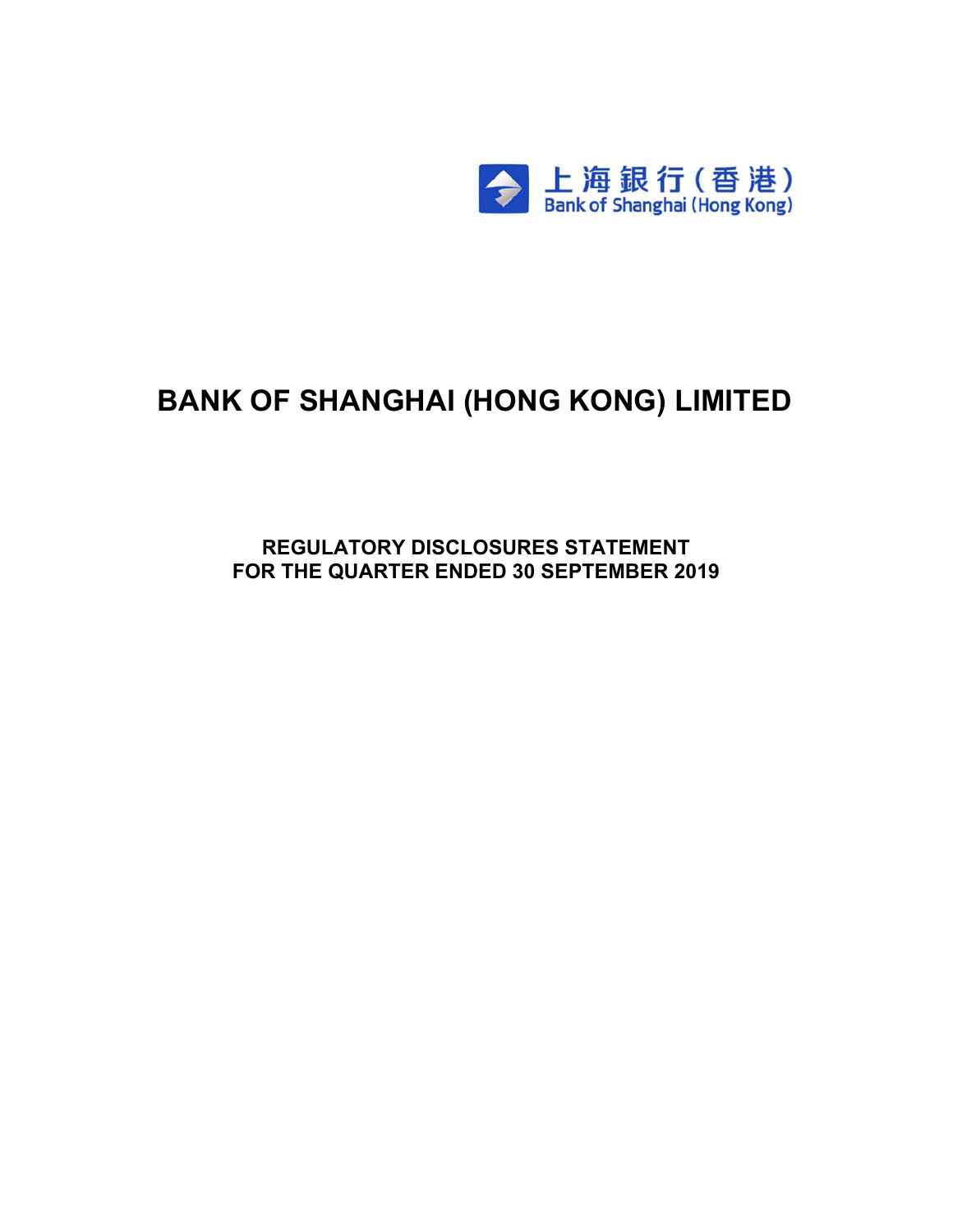| <b>Contents</b>                  | Page(s) |
|----------------------------------|---------|
| <b>Key Prudential Ratios</b>     | 1       |
| Overview of Risk-weighted amount | 3       |
| Leverage Ratio                   | 5       |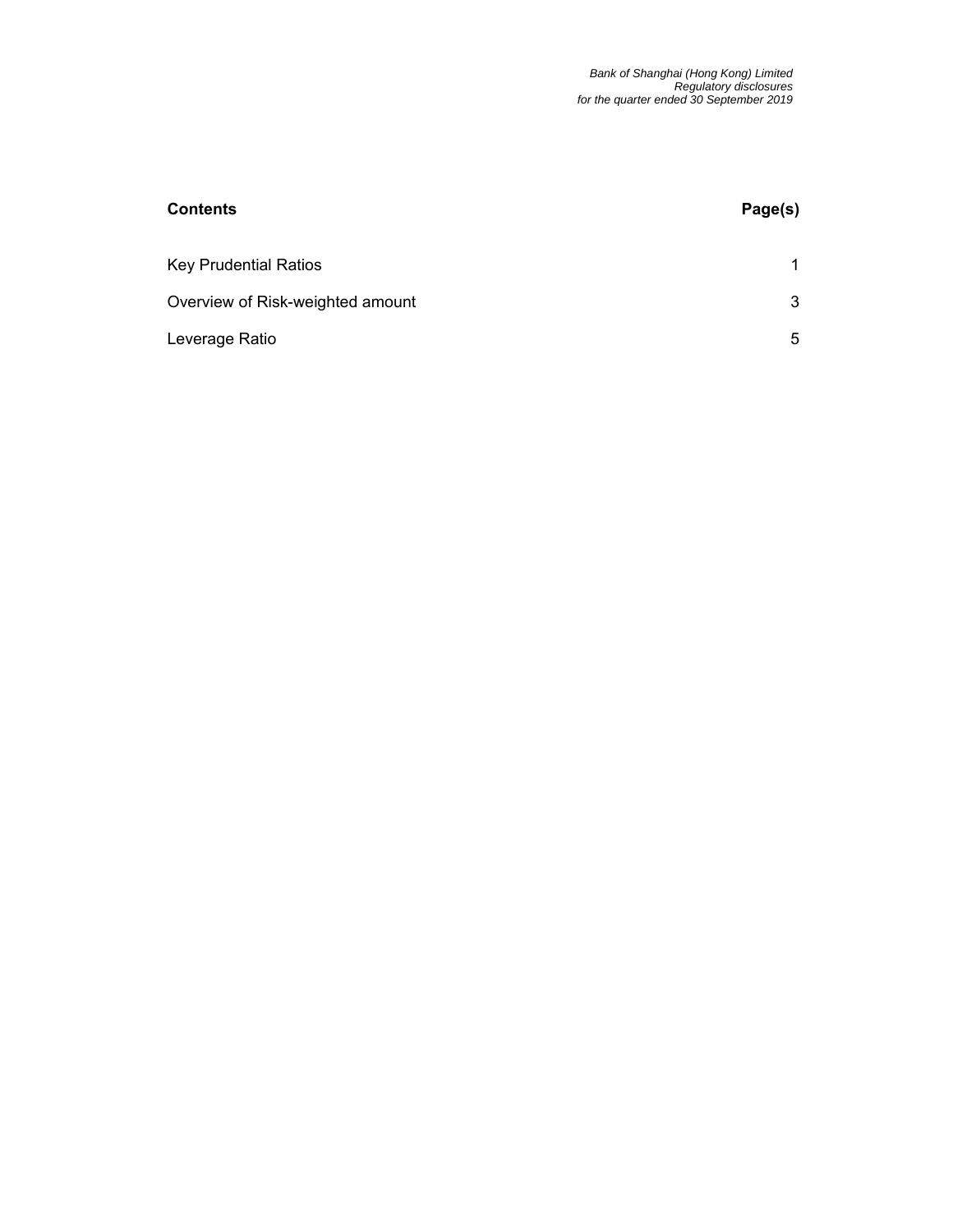This document contains Pillar 3 disclosures of Bank of Shanghai (Hong Kong) Limited (the "Bank") relating to key prudential ratios, leverage ratio and risk-weighted amount ("RWA") by risk types. The following disclosures are prepared in accordance with the Banking (Disclosure) Rules and standard disclosure templates promulgated by the Hong Kong Monetary Authority (the "HKMA"). The Bank is only required to calculate capital adequacy ratio and leverage ratio on an unconsolidated basis.

#### **1 Key Prudential Ratios**

The following table provides an overview of the Bank's key prudential ratios.

|                | <b>HK\$'000</b>                                                                  | As at<br>30 September<br>2019 | As at<br>30 June<br>2019 | As at<br>31 March<br>2019 | As at<br>31 December<br>2018 | As at<br>30 September<br>2018 |
|----------------|----------------------------------------------------------------------------------|-------------------------------|--------------------------|---------------------------|------------------------------|-------------------------------|
|                | <b>Regulatory Capital (amount)</b>                                               |                               |                          |                           |                              |                               |
| $\mathbf{1}$   | Common Equity Tier 1 (CET1)                                                      | 4,340,840                     | 4,290,815                | 4,257,775                 | 4,116,055                    | 4,036,988                     |
| $\overline{2}$ | Tier 1                                                                           | 4,340,840                     | 4,290,815                | 4,257,775                 | 4,116,055                    | 4,036,988                     |
| 3              | <b>Total Capital</b>                                                             | 4,551,023                     | 4,493,613                | 4,413,244                 | 4,273,469                    | 4,199,153                     |
|                | <b>RWA</b> (amount)                                                              |                               |                          |                           |                              |                               |
| 4              | <b>Total RWA</b>                                                                 | 21,877,841                    | 19,912,970               | 19,573,401                | 19,416,477                   | 18,527,606                    |
|                | Risk-based regulatory capital ratios (as<br>a percentage of RWA)                 |                               |                          |                           |                              |                               |
| 5              | CET1 ratio (%)                                                                   | 19.8                          | 21.5                     | 21.8                      | 21.2                         | 21.8                          |
| 6              | Tier 1 ratio (%)                                                                 | 19.8                          | 21.5                     | 21.8                      | 21.2                         | 21.8                          |
| $\overline{7}$ | Total Capital ratio (%)                                                          | 20.8                          | 22.6                     | 22.5                      | 22.0                         | 22.7                          |
|                | Additional CET1 buffer requirements (as<br>a percentage of RWA)                  |                               |                          |                           |                              |                               |
| 8              | Capital conservation buffer requirement (%)                                      | 2.500                         | 2.500                    | 2.500                     | 1.875                        | 1.875                         |
| 9              | Countercyclical capital buffer requirement (%)                                   | 0.941                         | 0.921                    | 0.876                     | 0.737                        | 0.700                         |
| 10             | Higher loss absorbency requirements (%) (applicable<br>only to G-SIBs or D-SIBs) |                               |                          |                           |                              |                               |
| 11             | Total Al-specific CET1 buffer requirements (%)                                   | 3.441                         | 3.421                    | 3.376                     | 2.612                        | 2.575                         |
| 12             | CET1 available after meeting the AI's minimum<br>capital requirements (%)        | 12.8                          | 14.6                     | 14.5                      | 14.0                         | 14.7                          |
|                | <b>Basel III Leverage ratio</b>                                                  |                               |                          |                           |                              |                               |
| 13             | Total Leverage ratio (LR) exposure measure                                       | 26,073,219                    | 23,730,798               | 25,071,955                | 24,494,074                   | 23,466,992                    |
| 14             | LR(%)                                                                            | 16.6                          | 18.1                     | 17.0                      | 16.8                         | 17.2                          |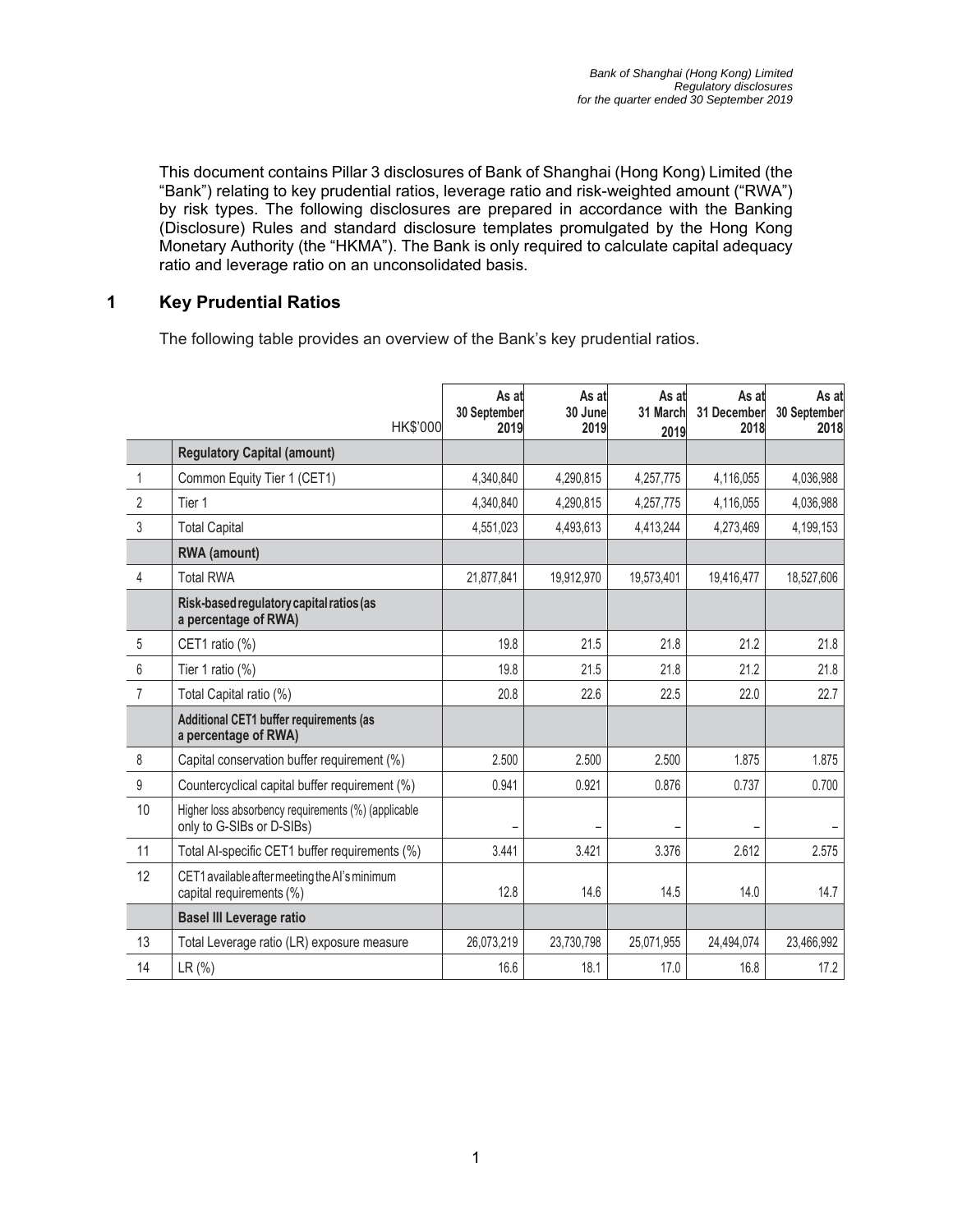## **1 Key Prudential Ratios (continued)**

|     |                                                                             | HK\$'000 | As at<br>30 September<br>2019 | As at<br>30 June<br>2019 | As at<br>31 March<br>2019 | As at<br>31 December<br>2018 | As at<br>30 September<br>2018 |
|-----|-----------------------------------------------------------------------------|----------|-------------------------------|--------------------------|---------------------------|------------------------------|-------------------------------|
|     | Liquidity Coverage Ratio (LCR)/<br><b>Liquidity Maintenance Ratio (LMR)</b> |          |                               |                          |                           |                              |                               |
|     | Applicable to category 1 institution only:                                  |          |                               |                          |                           |                              |                               |
| 15  | Total high quality liquid assets (HQLA)                                     |          | <b>NA</b>                     | <b>NA</b>                | <b>NA</b>                 | <b>NA</b>                    | NA                            |
| 16  | Total net cash outflows                                                     |          | <b>NA</b>                     | <b>NA</b>                | <b>NA</b>                 | <b>NA</b>                    | <b>NA</b>                     |
| 17  | LCR(%)                                                                      |          | <b>NA</b>                     | <b>NA</b>                | <b>NA</b>                 | <b>NA</b>                    | <b>NA</b>                     |
|     | Applicable to category 2 institution only:                                  |          |                               |                          |                           |                              |                               |
| 17a | $LMR$ $(\%)$                                                                |          | 55.2                          | 56.6                     | 74.2                      | 72.3                         | 55.2                          |
|     | Net Stable Funding Ratio (NSFR) / Core<br><b>Funding Ratio (CFR)</b>        |          |                               |                          |                           |                              |                               |
|     | Applicable to category 1 institution only:                                  |          |                               |                          |                           |                              |                               |
| 18  | Total available stable funding                                              |          | <b>NA</b>                     | <b>NA</b>                | NA                        | <b>NA</b>                    | <b>NA</b>                     |
| 19  | Total required Stable funding                                               |          | <b>NA</b>                     | <b>NA</b>                | <b>NA</b>                 | <b>NA</b>                    | <b>NA</b>                     |
| 20  | NSFR (%)                                                                    |          | <b>NA</b>                     | NA                       | NA                        | <b>NA</b>                    | <b>NA</b>                     |
|     | Applicable to category 2A institution only:                                 |          |                               |                          |                           |                              |                               |
| 20a | CFR (%)                                                                     |          | 112.9                         | 110.8                    | 115.1                     | 115.1                        | 108.3                         |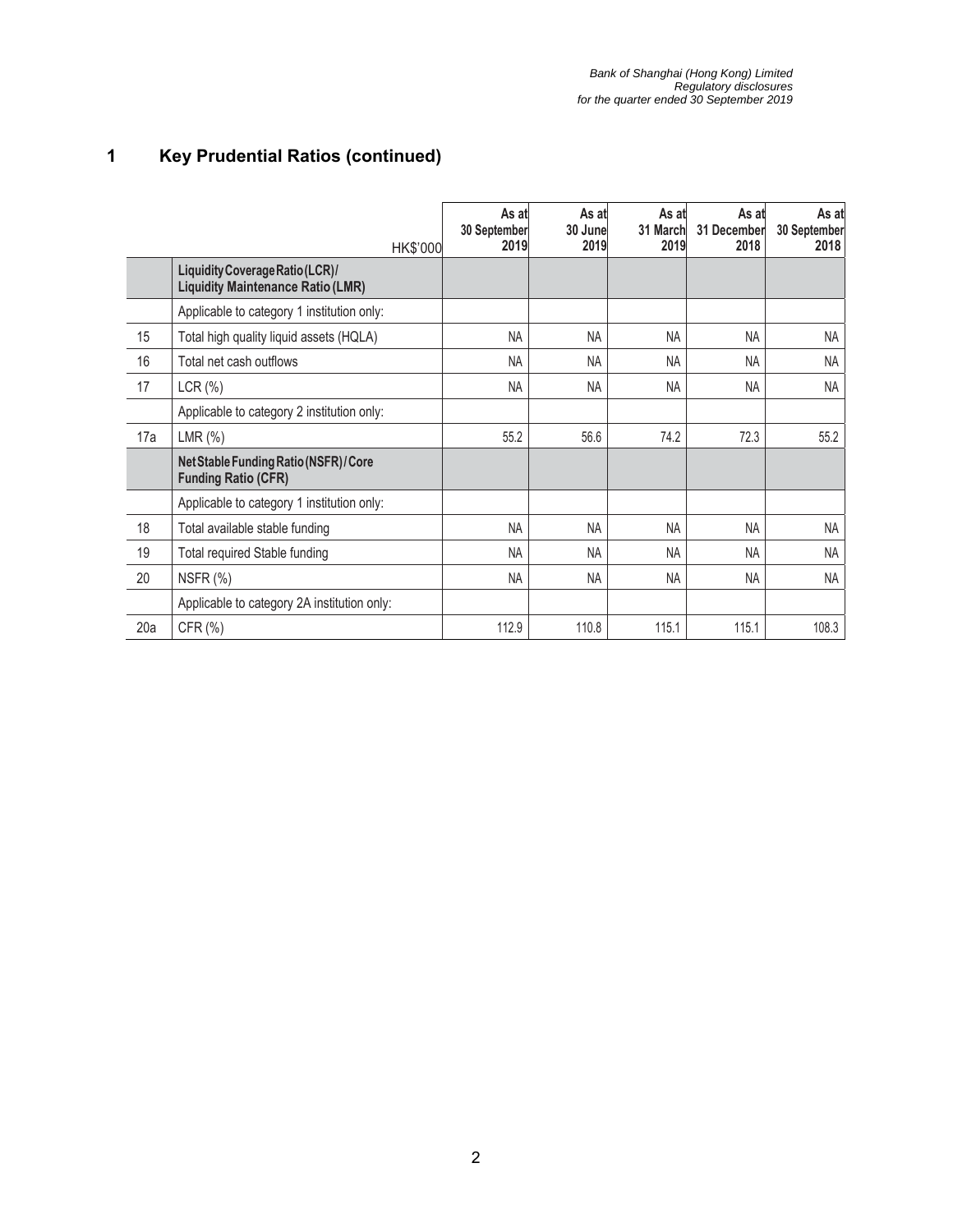#### **2 Overview of Risk-weighted amount**

The table below sets out the RWA by risk types and their corresponding capital requirements (i.e. 8% of the RWA):

|                |                                                                                                    | (a)          | (b)        | (c)                             |
|----------------|----------------------------------------------------------------------------------------------------|--------------|------------|---------------------------------|
|                |                                                                                                    | <b>RWA</b>   |            | Minimum capital<br>requirements |
|                |                                                                                                    | As at        | As at      | As at                           |
|                | HK\$'000                                                                                           | 30 September | 30 June    | 30 September                    |
|                |                                                                                                    | 2019         | 2019       | 2019                            |
| 1              | Credit risk for non-securitization exposures                                                       | 18,760,453   | 16,791,866 | 1,500,836                       |
| $\overline{2}$ | Of which STC approach                                                                              | 18,760,453   | 16,791,866 | 1,500,836                       |
| 2a             | Of which BSC approach                                                                              |              |            |                                 |
| 3              | Of which foundation IRB approach                                                                   |              |            |                                 |
| 4              | Of which supervisory slotting criteria approach                                                    |              |            |                                 |
| 5              | Of which advanced IRB approach                                                                     |              |            |                                 |
| 6              | Counterparty default risk and default fund<br>contributions                                        | 37,315       | 37,315     | 2,985                           |
| $\overline{7}$ | Of which SA-CCR*                                                                                   | <b>NA</b>    | <b>NA</b>  | <b>NA</b>                       |
| 7a             | Of which CEM                                                                                       | 34,315       | 37,315     | 2,745                           |
| 8              | Of which IMM(CCR) approach                                                                         |              |            |                                 |
| $9\,$          | Of which others                                                                                    | 3,000        |            | 240                             |
| 10             | <b>CVA</b> risk                                                                                    | 31,688       | 33,200     | 2,535                           |
| 11             | Equity positions in banking book under the simple<br>risk-weight method and internal models method |              |            |                                 |
| 12             | Collective investment scheme ("CIS") exposures<br>$-LTA^*$                                         | <b>NA</b>    | <b>NA</b>  | <b>NA</b>                       |
| 13             | CIS exposures - MBA*                                                                               | <b>NA</b>    | <b>NA</b>  | <b>NA</b>                       |
| 14             | CIS exposures - FBA*                                                                               | <b>NA</b>    | <b>NA</b>  | <b>NA</b>                       |
| 14a            | CIS exposures - combination of approaches*                                                         | <b>NA</b>    | <b>NA</b>  | <b>NA</b>                       |
| 15             | Settlement risk                                                                                    |              |            |                                 |
| 16             | Securitization exposures in banking book                                                           |              |            |                                 |
| 17             | Of which SEC-IRBA                                                                                  |              |            |                                 |
| 18             | Of which SEC-ERBA                                                                                  |              |            |                                 |
| 19             | Of which SEC-SA                                                                                    |              |            |                                 |
| 19a            | Of which SEC-FBA                                                                                   |              |            |                                 |
| 20             | Market risk                                                                                        | 1,015,150    | 1,039,338  | 81,212                          |
| 21             | Of which STM approach                                                                              | 1,015,150    | 1,039,338  | 81,212                          |
| 22             | Of which IMM approach                                                                              |              |            |                                 |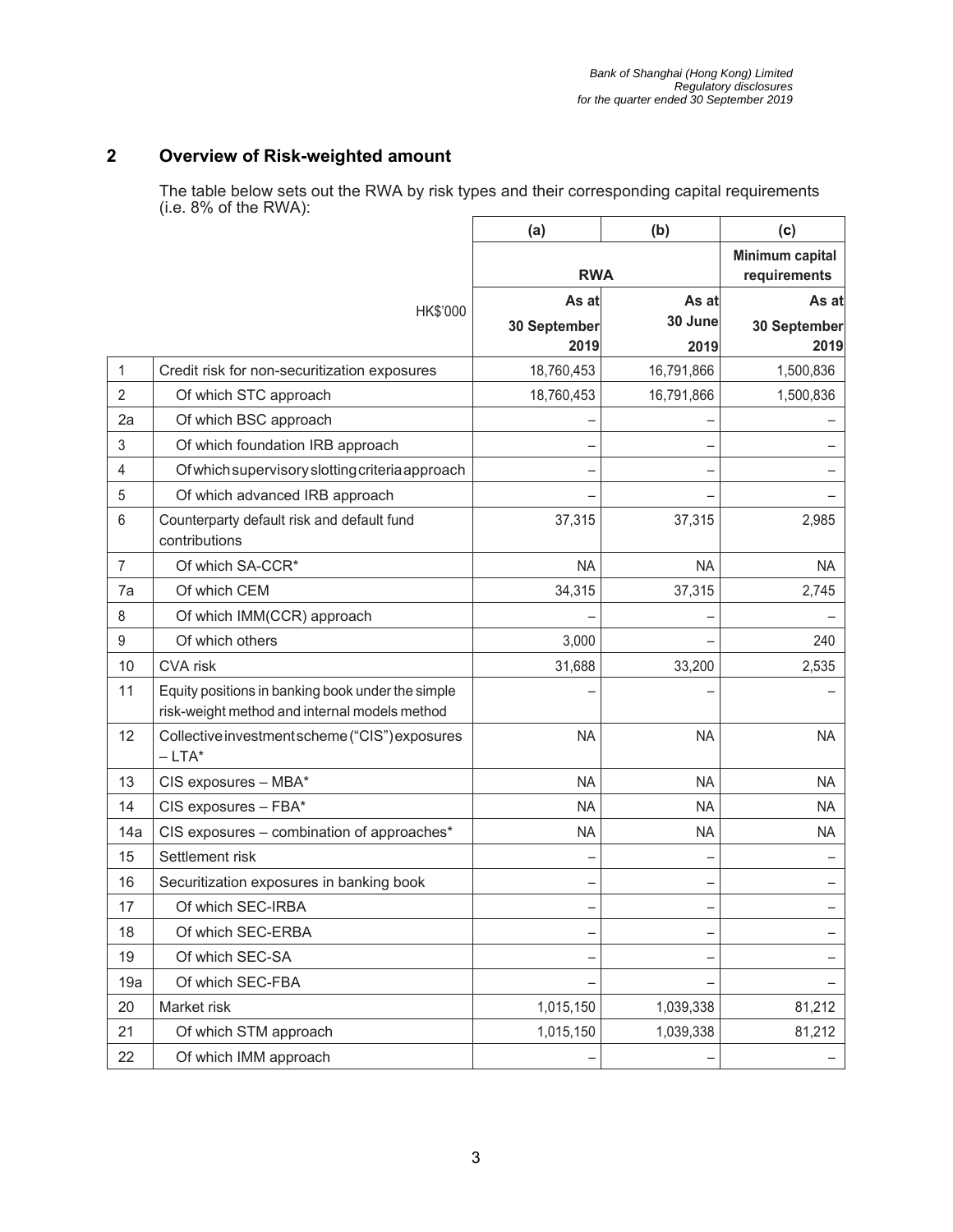#### **2 Overview of Risk-weighted amount (continued)**

|     |                                                                                                                                                               | (a)          | (b)                             | (c)          |
|-----|---------------------------------------------------------------------------------------------------------------------------------------------------------------|--------------|---------------------------------|--------------|
|     |                                                                                                                                                               | <b>RWA</b>   | Minimum capital<br>requirements |              |
|     |                                                                                                                                                               | As at        | As at 30                        | As at        |
|     | HK\$'000                                                                                                                                                      | 30 September | June                            | 30 September |
|     |                                                                                                                                                               | 2019         | 2019                            | 2019         |
| 23  | Capital charge for switch between exposures in<br>trading book and banking book (not applicable<br>before the revised market risk framework takes<br>effect)* | <b>NA</b>    | <b>NA</b>                       | NA.          |
| 24  | Operational risk                                                                                                                                              | 867,775      | 857,988                         | 69,422       |
| 24a | Sovereign concentration risk*                                                                                                                                 | <b>NA</b>    | <b>NA</b>                       | <b>NA</b>    |
| 25  | Amounts below the thresholds for deduction<br>(subject to 250% RW)                                                                                            | 1,165,460    | 1,153,263                       | 93,237       |
| 26  | Capital floor adjustment                                                                                                                                      |              |                                 |              |
| 26a | Deduction to RWA                                                                                                                                              |              |                                 |              |
| 26b | Of which portion of regulatory reserve for<br>general banking risks and collective provisions<br>which is not included in Tier 2 Capital                      |              |                                 |              |
| 26c | Of which portion of cumulative fair value gains<br>arising from the revaluation of land and<br>buildings which is not included in Tier 2 Capital              |              |                                 |              |
| 27  | <b>Total</b>                                                                                                                                                  | 21,877,841   | 19,912,970                      | 1,750,227    |

Total RWA increased mainly attributable to increase in RWA for credit risk, which was driven by the increase in corporate exposures as the Bank increased the balance sheet size during the quarter.